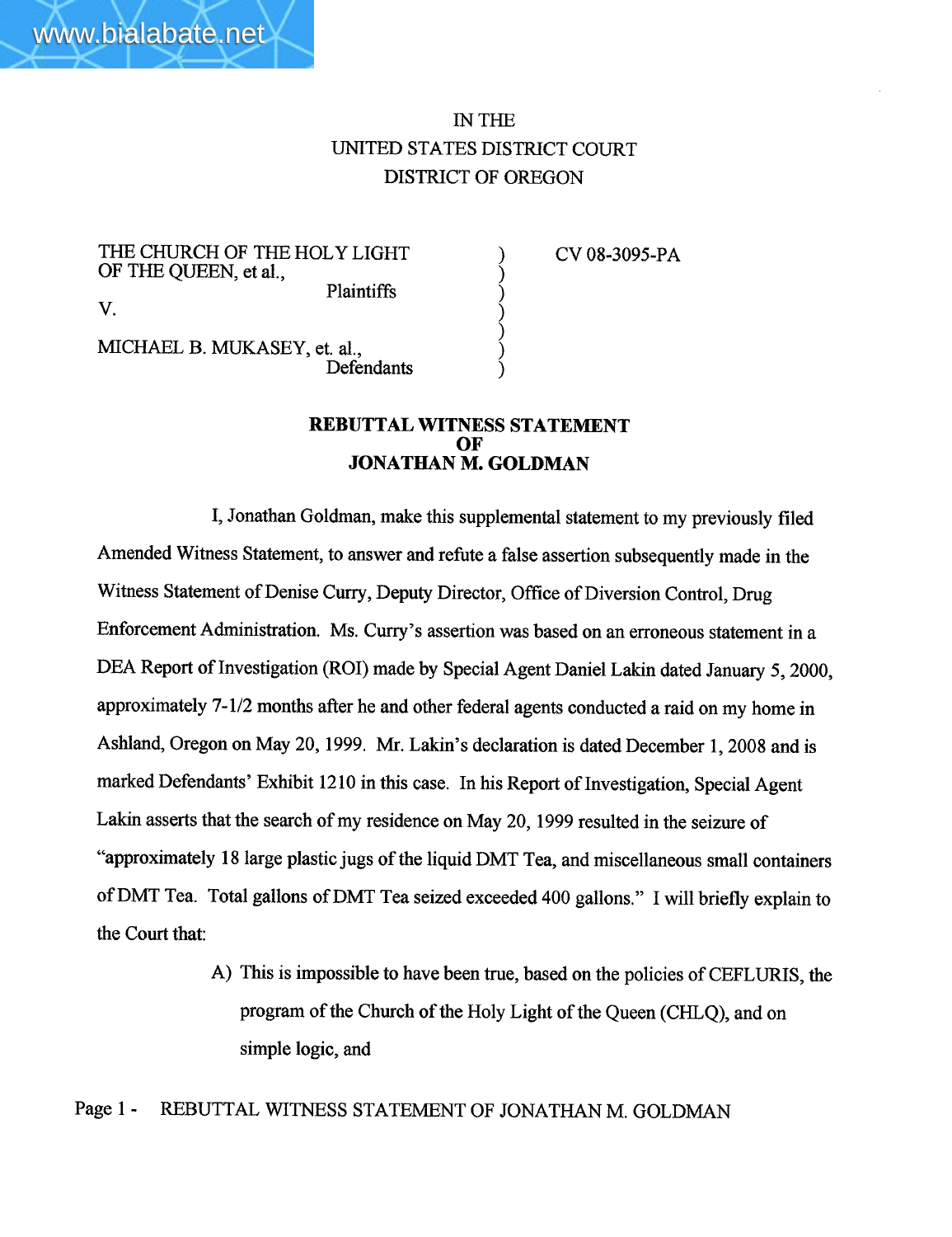www.bialabate.net

This claim can first be refuted by logic applied to some factual definition of some weights and measures. For the purposes of this calculation, I am using the measure of weight for sea water obtained by reference to Google and the Worldwide Web. Daime is heavier than sea water, but is similar in being water with added substance. It will do for the purposes of demonstrating the impossibility of the government's claims being true. A gallon of such liquid weighs 8.56 pounds (2.14 pounds per quart). 400 gallons of liquid would weigh 3,424 pounds, or 1.71 tons. The agents came to my house in a motor home on a pick-up truck chassis, plus two cars, one of which was used to take me to jail. That vehicle had no Daime in it. Where did the agents put 3,424 pounds of tea to transport it? How did they carry it by hand?

Further, that much liquid, if put in one container, which was not the case by the governent's claim (see ROI item 3 "... the seizure of approximately (? mine) 18 large plastic jugs of the liquid DMT Tea, and miscellaneous small containers of DMT tea"), the container itself would measure 5 feet long by 5 feet deep by 5 feet in height, like an enormous fish tank. A more apt comparison to what this would actually look like is eight 50 gallon water heaters laid side by side. That weight and size would require a storage area of large proportons and special construction. The place where the Daime was stored is a wooden chapel that measures 10 feet 8 inches by 13 feet 5 inches. 27 inches of this space back to front is taken up with an altar with a locked cabinet with shelves underneath, where in fact the Daime tea was stored. The building itself is made of wood supported by wooden piers. Something of that size and weight would not fit in that small chapel, most paricularly if stored in separate containers, each one, if the government's erroneous claim were to be correct, holding 20 gallons, or 80 quarts of tea. It would be too heavy for the building to support, and too big to fit in the space.

This claim is also shown to be false, whatever its motivation, by the policies and

### Page 2 - REBUTTAL WITNESS STATEMENT OF JONATHAN M. GOLDMAN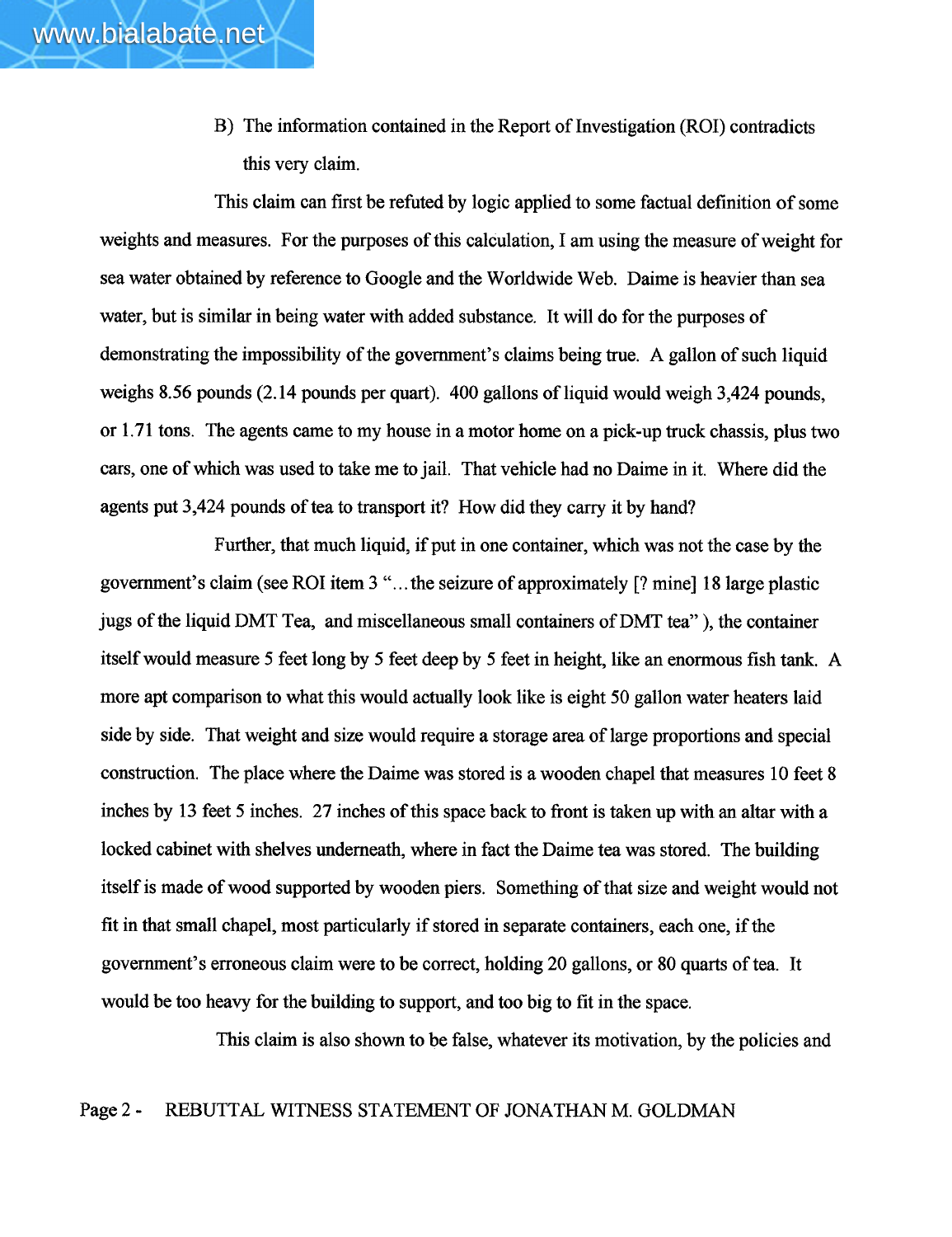realities of the Santo Daime church governing the distrbution of Daime to affliate churches. The only place in the world that one would find 400 gallons of Santo Daime tea in one place is in the central church facilty in the Amazon jungle vilage of Ceu do Mapiá, where the Daime is made. I include in that statement the distribution center for the Daime in Rio de Janeiro, which handles the administration of the Daime tea for the entire eastern portion of Brazil and all the foreign churches. Even in places where the Daime is legalized, like Holland and Spain, that much Daime tea is not kept in one place at one time. 400 gallons is a huge amount of liquid to be transported and administered. Furhermore it would never happen that so much Daime would be assigned to one church, particularly a small one such as ours, operating under our conditions. Daime is made according to the needs of the various churches, and distributed according to the particular needs. The logistics of transporting so much tea, particularly as we have had to do in small quantities under threat of prosecution, would make it impossible to accumulate so much tea at anyone time, or even over a period of years. It not only defies logic that we could have had so much tea at our home, it defies possibility.

On another level, I would estimate that the TOTAL amount of Santo Daime tea we have had in our church over our 15 years of existence might approach that quantity. It would not exceed it.

Now for the government's own demonstrated confusion. Agent Lakin claims in his affidavit that each container of Daime tea seized from the shipment from Brazil contained 5 gallons of tea. This is not correct, and even if it were, it still would not yield 400 gallons when added to the total. Daime is always packed for shipping in 10 liter (2.6 gallons) increments. This is because the plastic sacks that it is shipped in can handle a capacity of 20 liters of liquid at rest. But because the tea is inevitably jostled in its jourey, experience has taught us to always leave 50% of the space in the sack for air to allow for any expansion of the tea that might occur. This is standard procedure.

### Page 3 - REBUTTAL WITNSS STATEMENT OF JONATHAN M. GOLDMAN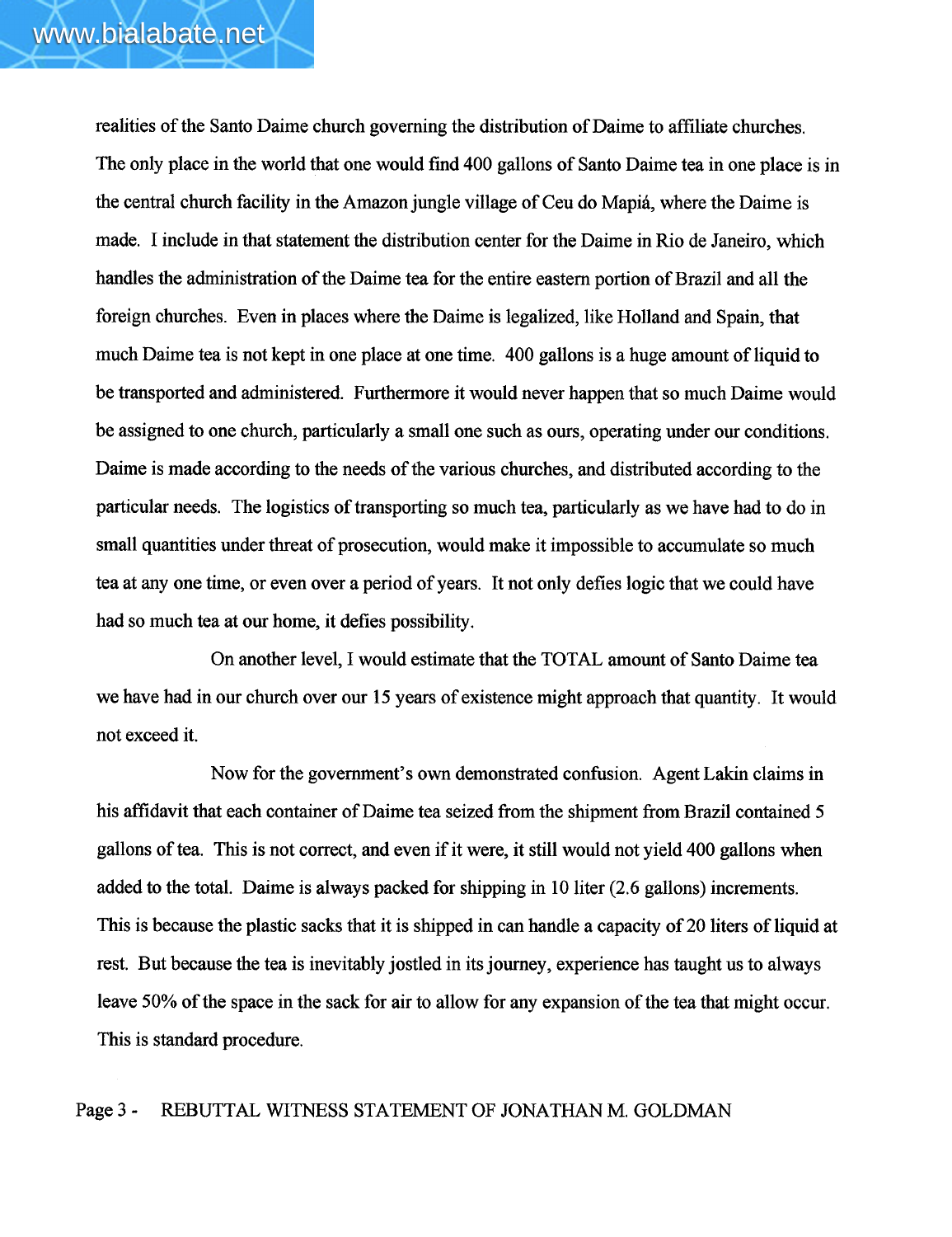This statement I am making can be objectively confirmed by testing Agent Lakin's statements by application of standard equivalent weights and measures:

> 1 Gal 1 GaI <sup>1</sup>Liter = .26 gallons <sup>1</sup>Liter = 1 Kilo  $1$ Liter = 1.05 quarts  $1$ Liter  $= 2.2$  lbs  $1$  Kilo  $= 2.2$  lbs  $= 8.34$  lbs (pure water)  $= 8.56$  lbs (sea water)

Agent Lakin says that the shipment of tea that was intercepted from Brazil contained "approximately 80 kilos" of tea (ROI item no. 1) in 8 containers. 80 kilos in weight equals 80 liters of liquid, or 10 liters per container. 80 liters total yields approximately 20.8 gallons TOTAL in the entire shipment, or 2.1 gallons per container. That is a far cry from the 5 gallons per container that Agent Lakin claims were present. In his confusion, he would have us accept, as he apparently has, without looking at the facts, that there were 40 gallons in the shipment and another 360 stored in the little chapel behind my house. That would leave each of the 18 containers he refers to as weighing 171 pounds, a huge amount for anyone to carry or ship. It is simply not done. It easy to see that somehow and for some reason the agent's entire mathematical scheme is skewed.

The Court wil finally note that in the ROI, item 3, Agent Lakin states that he and his cohorts seized over 400 gallons of tea from my home. Item 67 of the same document, which is the report of the actual analysis of what was taken, says that 553 pounds of tea was taken. Even assuming that the calculation does not include the containers it was in, which I submit is not the case, 553 pounds of liquid equals 64.6 gallons of tea. If one calculates the weight of the containers as averaging 2 pounds each, which is a low calculation based on my years of handling such, and even not taking into account the "miscellaneous small containers", 26 containers (8 in the shipment and 18 from the chapel) would weigh a minimum of 52 pounds. This equals 5.96 gallons. So the actual amount of Santo Daime tea seized at my home was approximately 58.6

Page 4 - REBUTTAL WITNSS STATEMENT OF JONATHAN M. GOLDMAN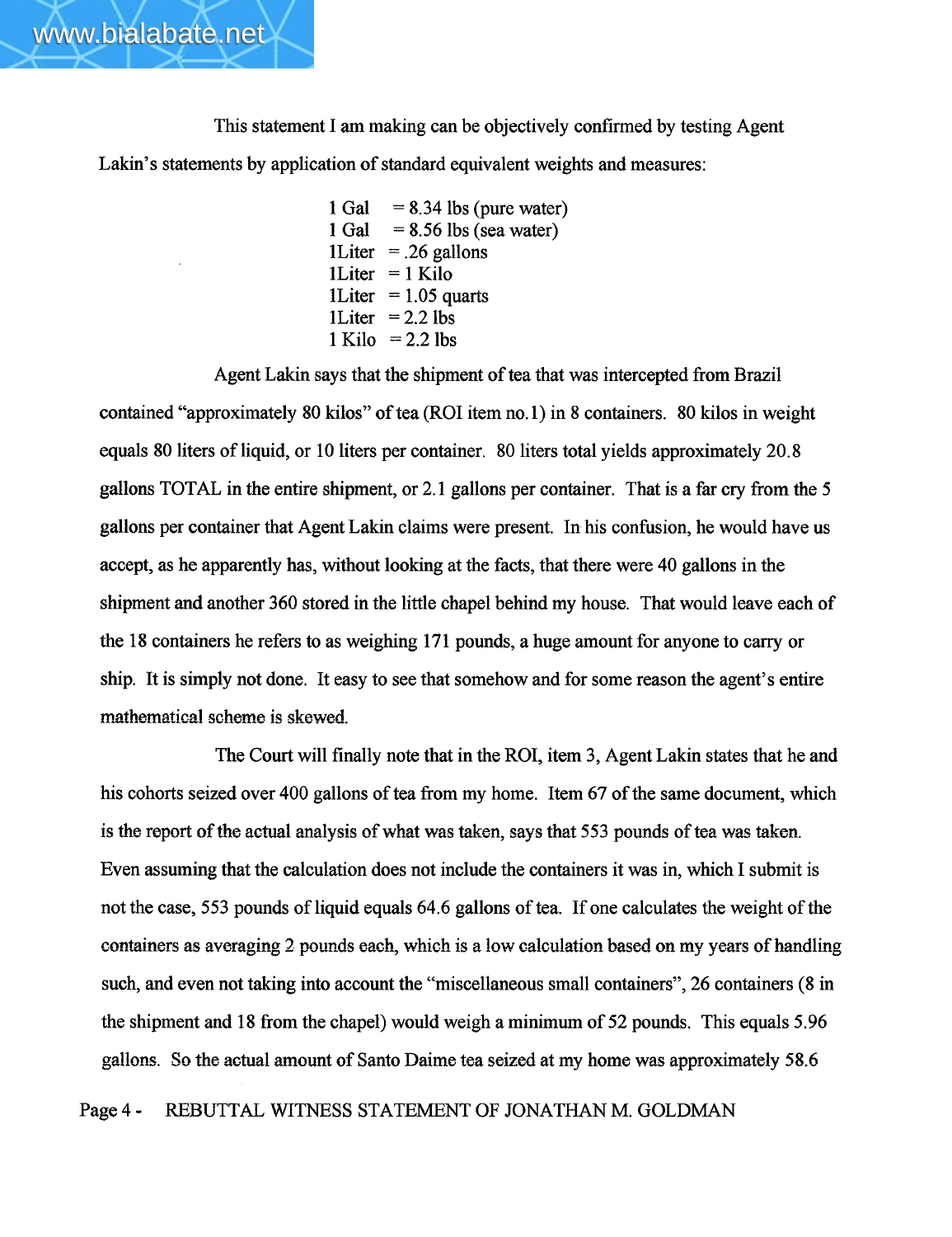

gallons. This amount converts into 225.4 liters of sacrament. In my deposition I estimated that the amount was 200 liters. Based on the government's weight of the seized tea, my estimate was off by 13%, but if one were to use the actual weight of tea per gallon instead of sea water per gallon in the calculation, I believe the margin of error would shrink appreciably. I apologize to the Court for the discrepancy. There was no intention at deception on my part.

Pursuant to 28 USC § 1746, I declare under penalty of perjury that the foregoing statements are true and correct to the best of my knowledge and belief

Executed on this  $30<sup>+</sup>$  day of December, 2008.

Noath ~960 "

\* The Court will note that it is the clear knowledge and contention of the plaintiffs in this case that the sacramental tea of the Holy Daime is not equivalent-spiritually, physically, or legally-to DMT. The Holy Daime contains the Divinity, was given by Divinity, and is a link to Divinity when used in the ceremonies given by that Divinity. It is not regarded, treated, or administered as a drug.

034557\00001\136512 VOOI